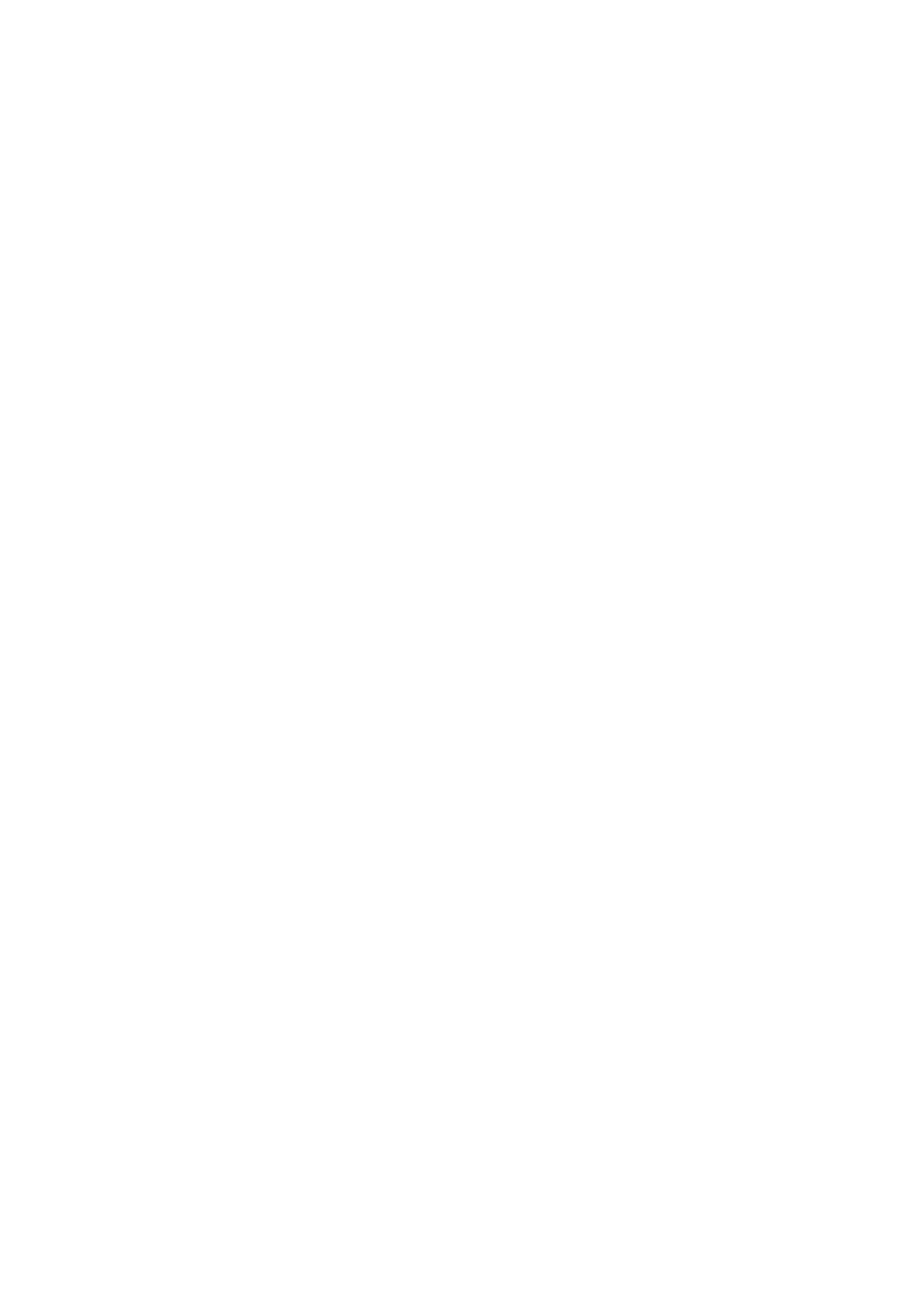## **TABLE OF CONTENTS 15 SEPTEMBER 2021**

**Business Page No.**

| 1. | <b>Meeting Conduct</b>  |                                                           |                |
|----|-------------------------|-----------------------------------------------------------|----------------|
|    | 1.1                     | <b>Karakia</b>                                            | 5              |
|    |                         | 1.2 Apologies                                             | 5              |
|    |                         | 1.3 Conflict of Interest Declarations                     | 5              |
|    |                         | <b>1.4 Confirmation of Minutes</b>                        | 5              |
|    | 1.5                     | Items not on the Agenda                                   | 5              |
|    |                         | 1.6 Public Participation                                  | 5              |
| 2. | <b>General Business</b> |                                                           |                |
|    | 2.1                     | <b>Health, Safety and Security Report</b>                 | $\overline{7}$ |
|    |                         | 2.2 Internal Audit Report for the year ended 30 June 2021 | $\overline{7}$ |
|    | 2.3                     | <b>Legislative Compliance</b>                             | $\overline{7}$ |
|    | 2.4                     | <b>Internal Audit Charter</b>                             | 8              |
|    | 2.5                     | <b>Strategic Risk Reporting September 2021</b>            | 8              |
|    | 2.6                     | <b>Action Tracking</b>                                    | 8              |
|    | 2.7                     | <b>Forward Programme</b>                                  | 9              |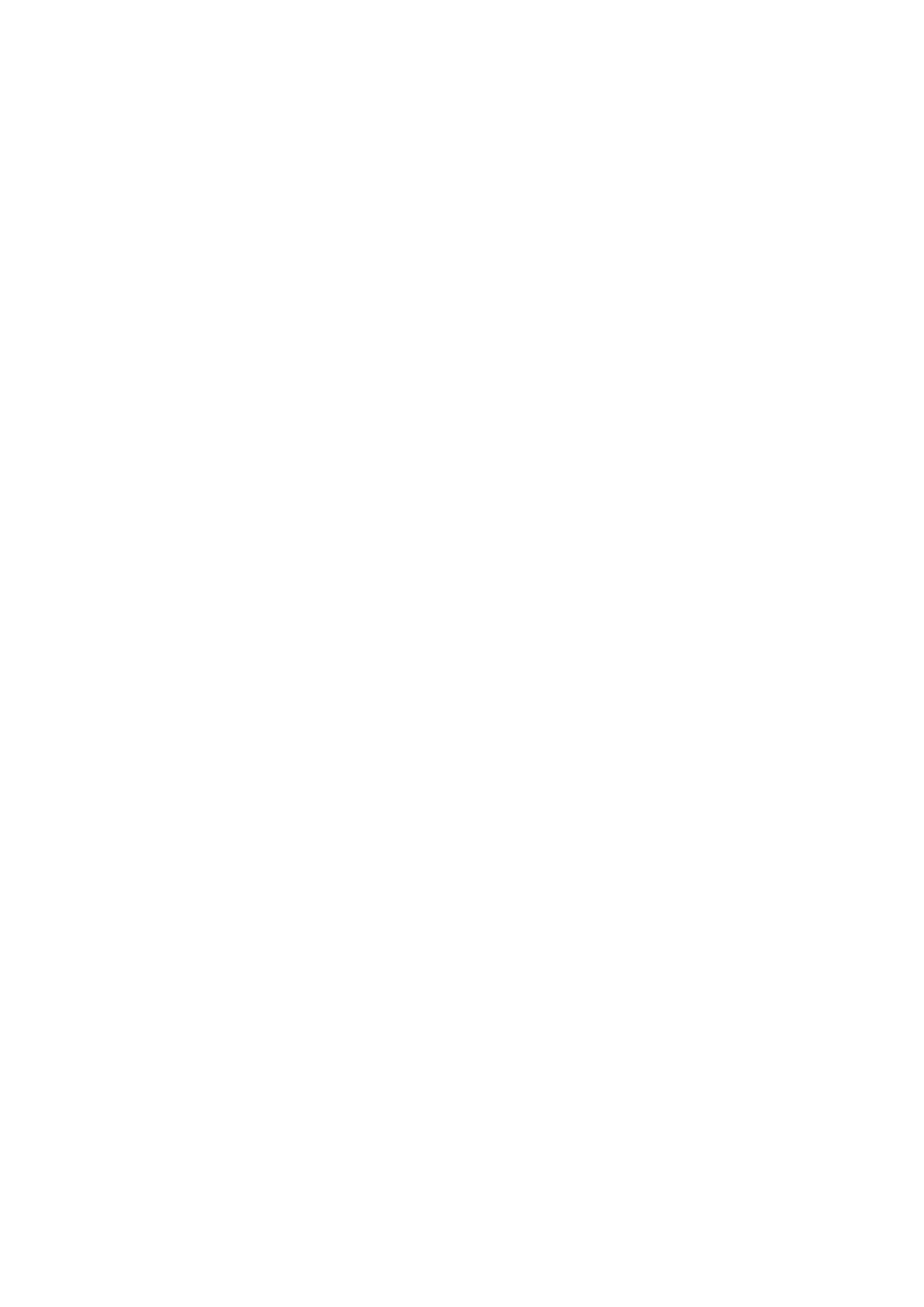### <span id="page-4-0"></span>**1. Meeting Conduct**

#### **1.1 Karakia**

The Chairperson declared the meeting open at 9:31am and invited members to stand and read the following karakia to open the meeting.

**Whakataka te hau ki te uru, Whakataka te hau ki te tonga. Kia mākinakina ki uta, Kia mātaratara ki tai. E hī ake ana te atākura. He tio, he huka, he hauhū. Tihei Mauri Ora!**

Cease oh winds of the west and of the south Let the bracing breezes flow, over the land and the sea. Let the red-tipped dawn come with a sharpened edge, a touch of frost, a promise of a glorious day

#### <span id="page-4-1"></span>**1.2 Apologies**

No apologies were received.

<span id="page-4-2"></span>**1.3 Conflict of Interest Declarations**

No conflicts of interest were declared.

#### <span id="page-4-3"></span>**1.4 Confirmation of Minutes**

#### **Moved Bruce Robertson, seconded Councillor Condie, the following motion**

#### **Resolved**

That the Kāwai Māhirahira | Audit and Risk Subcommittee:

1. Approves the minutes of the Kāwai Māhirahira | Audit and Risk Subcommittee Meeting held on 3 August 2021, having been circulated, that they be taken as read and confirmed as an accurate record of that meeting.

**Carried unanimously**

<span id="page-4-4"></span>**1.5 Items not on the Agenda**

The chairperson gave notice of a minor matter relating to the general business of the Kāwai Māhirahira | Audit and Risk Subcommittee.

#### **Update on the Annual Report**

The item will be discussed, but no resolution, decision or recommendation may be made in respect of the item except to refer it to a subsequent meeting for further discussion. This will be discussed in conjunction with item 2.2 Internal Audit Report for the year ended 30 June 2021.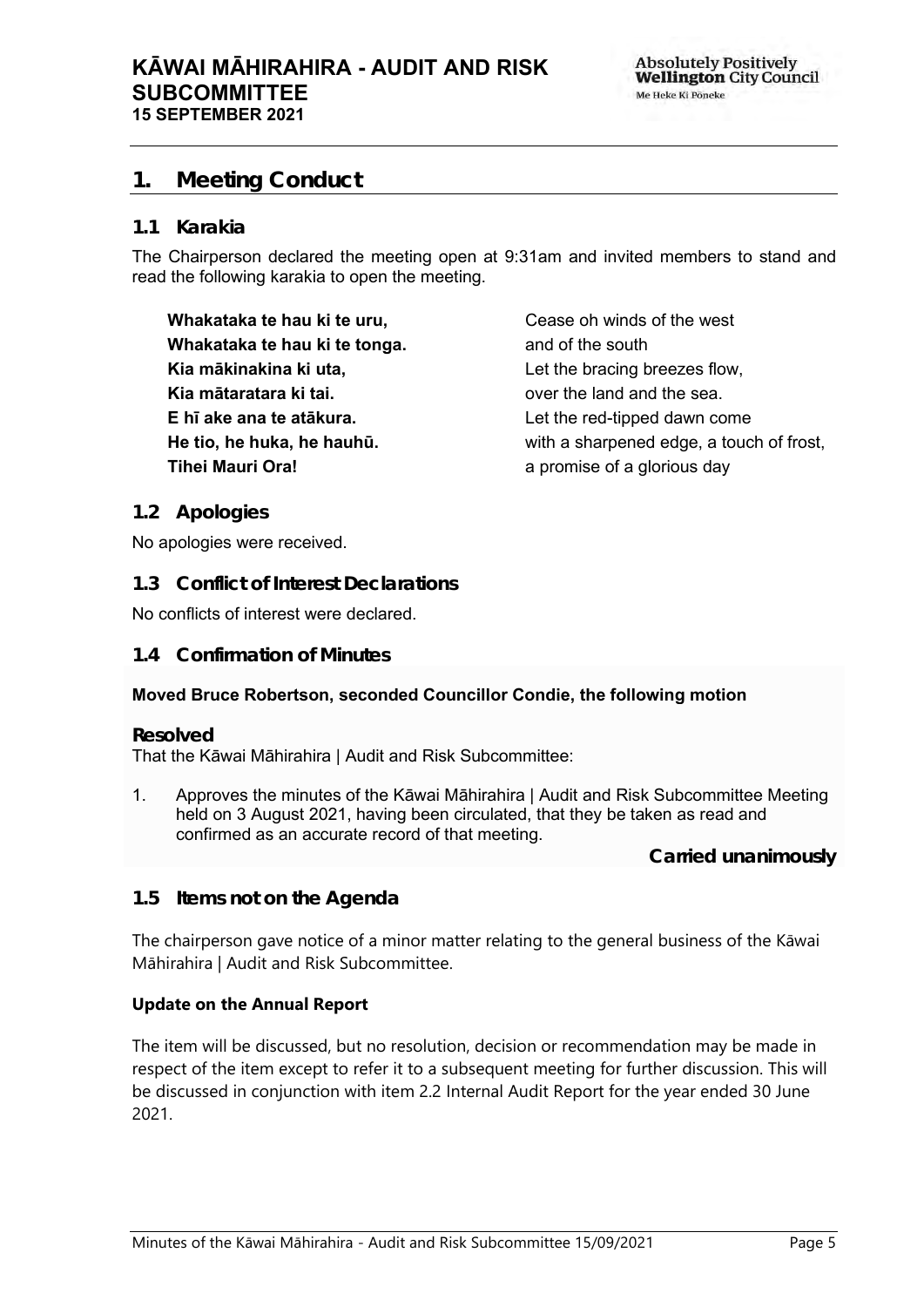### **1.6 Public Participation**

There were no requests for public participation.

(Councillor Calvert joined the meeting at 9:37am.) (Deputy Mayor Free joined the meeting at 9:42am and left the meeting at 9:46am.) (Mayor Foster joined the meeting at 9:47am.) (Deputy Mayor Free joined the meeting at 9:50am.) (Liz Kelly joined the meeting at 9:57am.)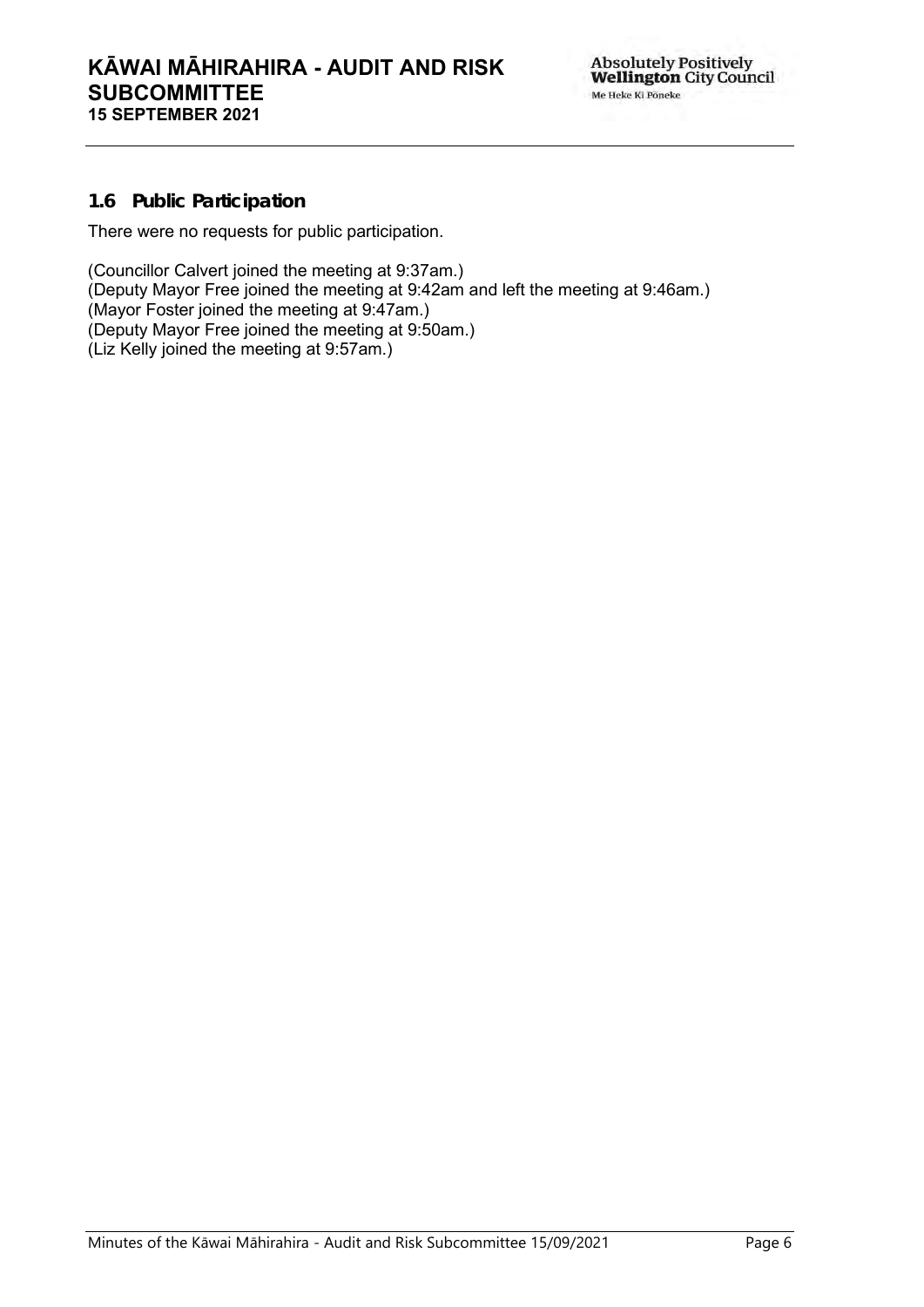#### **KĀWAI MĀHIRAHIRA - AUDIT AND RISK SUBCOMMITTEE 15 SEPTEMBER 2021**

### <span id="page-6-0"></span>**2. General Business**

#### <span id="page-6-1"></span>**2.1 Health, Safety and Security Report**

#### **Moved Bruce Robertson, seconded Councillor Condie, the following motion**

**Resolved**

That the Kāwai Māhirahira | Audit and Risk Subcommittee:

- 1. Receive the information
- 2. Recommend to the Pūroro Tahua Finance and Performance Committee to receive the information on 16 September 2021.

**Carried unanimously**

<span id="page-6-2"></span>**2.2 Internal Audit Report for the year ended 30 June 2021**

#### **Moved Bruce Robertson, seconded Councillor Condie, the following motion**

**Resolved**

That the Kāwai Māhirahira | Audit and Risk Subcommittee:

1. Receive the information.

**Carried unanimously**

The meeting adjourned at 10:49am and reconvened at 11:03am with the following members present: Councillor Condie (Deputy Chair), Liz Kelly, Councillor Pannett, Councillor Paul, Linda Rieper, Bruce Robertson (Chair), Councillor Rush and Roy Tiffin.

#### <span id="page-6-3"></span>**2.3 Legislative Compliance**

#### **Moved Bruce Robertson, seconded Linda Rieper, the following motion**

#### **Resolved**

That the Kāwai Māhirahira | Audit and Risk Subcommittee:

- 1. Receive the information.
- 2. Request the management prioritise recommendations and request that they develop a reporting timeline for the Subcommittee's approval.

**Carried**

**Secreterial note:** The Chairperson moved the original motion with amendments as marked in red.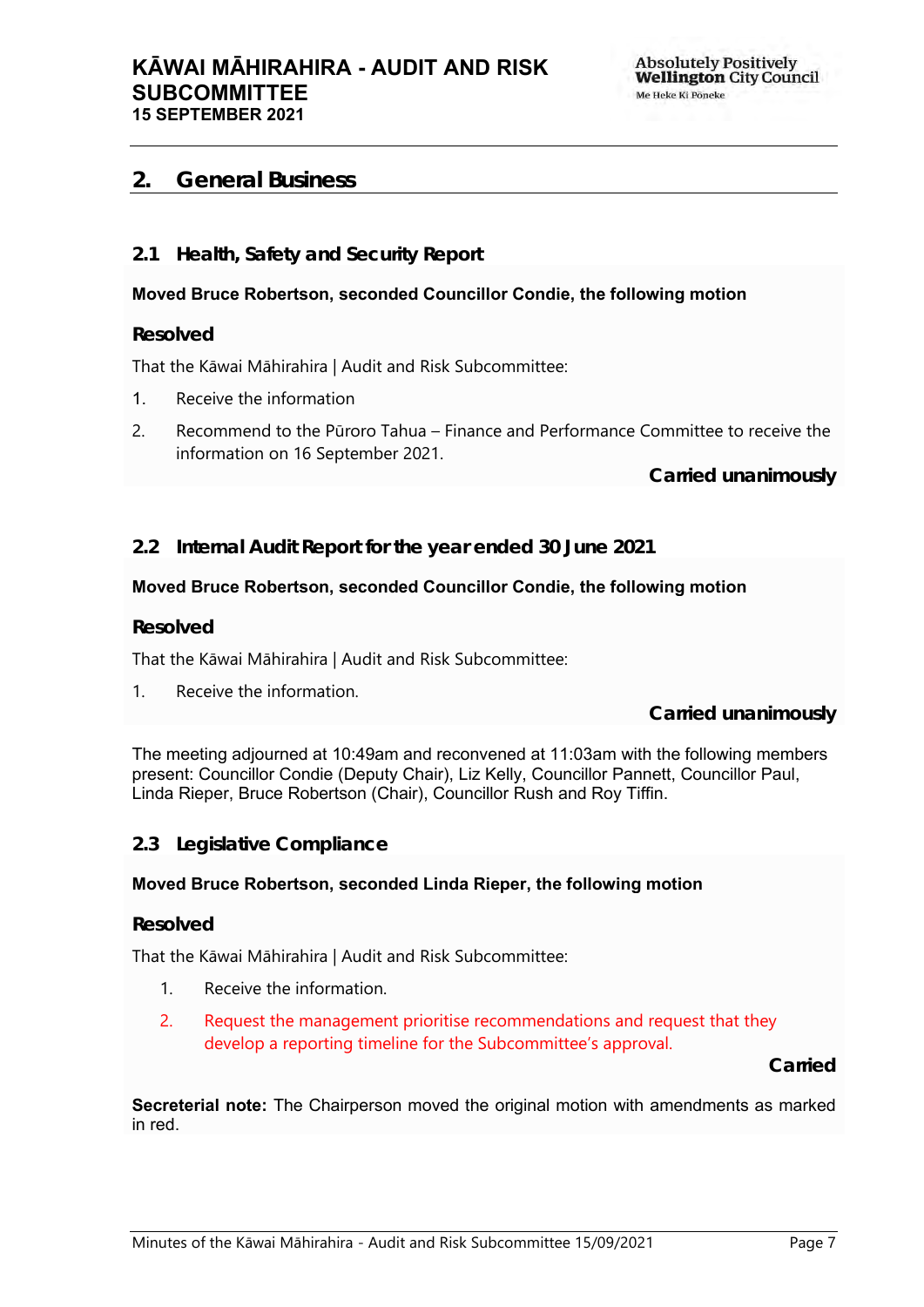### <span id="page-7-0"></span>**2.4 Internal Audit Charter**

#### **Moved Bruce Robertson, seconded Roy Tiffin, the following motion**

#### **Resolved**

That the Kāwai Māhirahira | Audit and Risk Subcommittee:

- 1. Receive the information.
- 2. Approve the Internal Audit Charter.

**Carried**

#### <span id="page-7-1"></span>**2.5 Strategic Risk Reporting September 2021**

#### **Moved Bruce Robertson, seconded Liz Kelly, the following motion**

#### **Resolved**

That the Kāwai Māhirahira | Audit and Risk Subcommittee:

- 1. Receive the information.
- 2. Provide feedback Direct staff to note the feedback provided on the risk profile and dashboard reporting approach.

**Carried**

**Secretarial note:** The Chairperson moved the original motion with amendments, as marked in red.

#### <span id="page-7-2"></span>**2.6 Action Tracking**

#### **Moved Bruce Robertson, seconded Roy Tiffin, the following motion**

#### **Resolved**

That the Kāwai Māhirahira | Audit and Risk Subcommittee:

1. Receive the information.

**Carried**

(Councillor Paul left the meeting at 12:08pm.)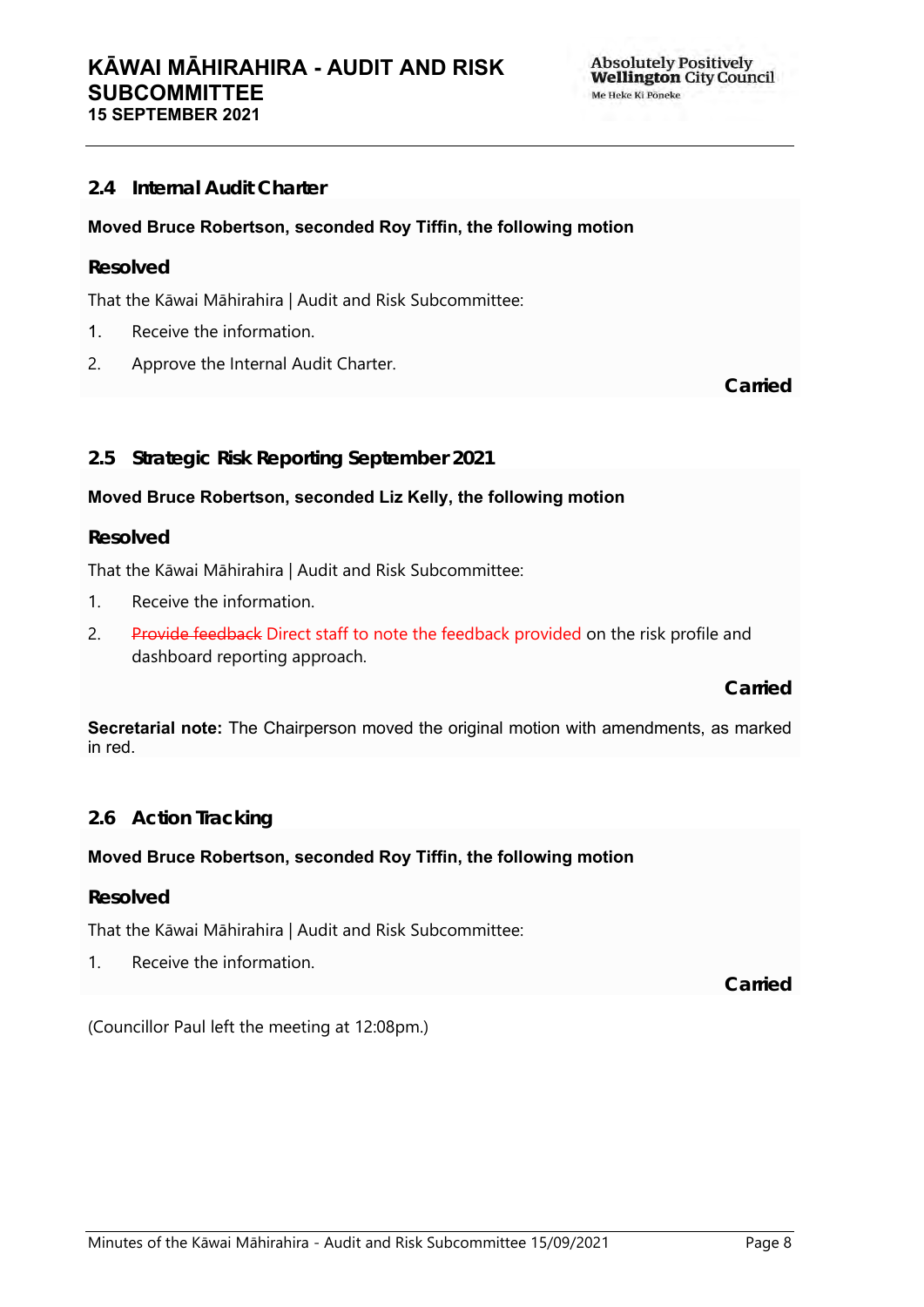### <span id="page-8-0"></span>**2.7 Forward Programme**

#### **Moved Bruce Robertson, seconded Linda Rieper, the following motion**

#### **Resolved**

That the Kāwai Māhirahira | Audit and Risk Subcommittee:

1. Receive the information.

**Carried**

#### **3.0 Public Excluded**

#### **Moved Bruce Robertson, seconded Councillor Condie, the following motion**

#### **Resolved**

That the Kāwai Māhirahira | Audit and Risk Subcommittee:

1. Pursuant to the provisions of the Local Government Official Information and Meetings Act 1987, exclude the public from the following part of the proceedings of this meeting namely:

| General subject of the<br>matter to be considered |                                                                                                                                         | Reasons for passing this<br>resolution in relation to each<br>matter                                                                                                                                    | Ground(s) under section<br>48(1) for the passing of this<br>resolution                                                                                                            |
|---------------------------------------------------|-----------------------------------------------------------------------------------------------------------------------------------------|---------------------------------------------------------------------------------------------------------------------------------------------------------------------------------------------------------|-----------------------------------------------------------------------------------------------------------------------------------------------------------------------------------|
| 2.1                                               | Attachment to 2.5 - Strategic<br><b>Risk Reporting September</b><br>2021 - Attachment 1<br>Malicious Attack - strategic<br>risk profile | Section $s48(1)(a)$ - That the public<br>conduct of this item would be likely<br>to result in the disclosure of<br>information for which good reason<br>for withholding would exist under<br>Section 7. | Section $7(2)(i)$ - The withholding of<br>the information is necessary to<br>prevent the disclosure or use of<br>official information for improper<br>gain or improper advantage. |
| $2.2^{\circ}$                                     | Attachment to 2.5 - Strategic<br><b>Risk Reporting September</b><br>2021 - Attachment 2 Cyber<br>Attack - strategic risk profile        | Section $s48(1)(a)$ - That the public<br>conduct of this item would be likely<br>to result in the disclosure of<br>information for which good reason<br>for withholding would exist under<br>Section 7. | Section $7(2)(i)$ - The withholding of<br>the information is necessary to<br>prevent the disclosure or use of<br>official information for improper<br>gain or improper advantage. |

**Carried**

The meeting went into public excluded 12:12pm at and returned at 12:45pm.